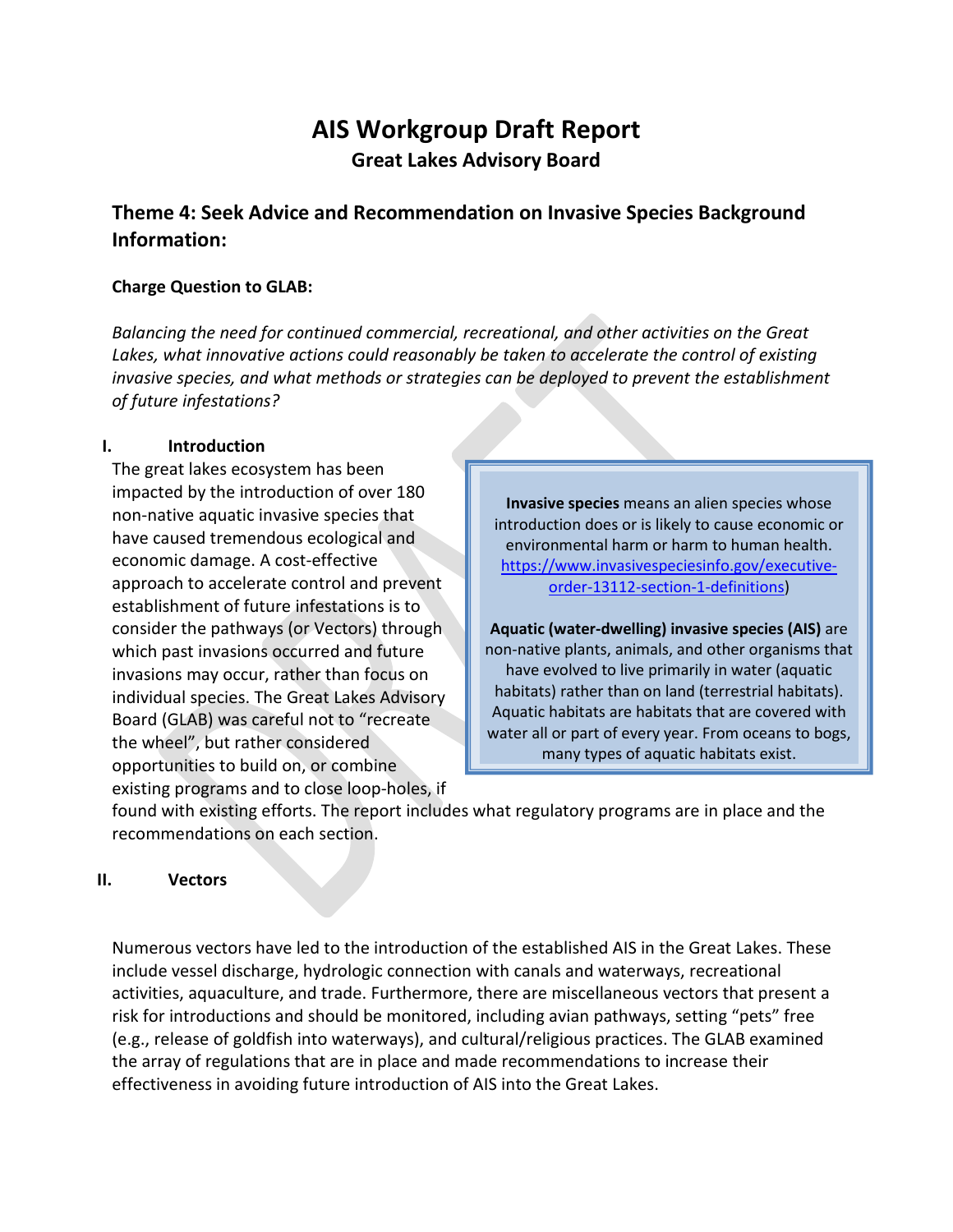#### **1. Vessel Discharge**

The GLAB considered all the vessel discharges that could occur from oceangoing vessels (commonly referred to as salties), lakers (including tug-barges operating exclusively on the Great Lakes); and river barges (excluding lakers).

Signed into US federal law in December 2018, the Vessel Incidental Discharge Act (VIDA) resolved debate concerning state and federal government regulatory roles in maritime vessel discharges. VIDA required the U.S. Environmental Protection Agency (USEPA) to set vessel discharge standards based on technology determinations. The USEPA consulted the states and issued proposed standards in October 2020. The U.S. Coast Guard (USCG) is responsible for implementing enforcement regulations that reflect USEPA standards. USCG must consult the states and issue regulations by December 2022.

Until USEPA publishes final vessel discharge standards and the USCG publishes corresponding implementing regulations under VIDA, the existing vessel discharge requirements established through the USEPA 2013 Vessel General Permit (VGP) and the USCG ballast water regulations, and any applicable state and local government requirements, remain in effect. The status of the regulations for specific vessel categories is described below.

For oceangoing vessels, under VIDA, the USEPA proposes to continue many of the existing best management practices and imposes numeric discharge standards that represent best available technology and largely align with International Maritime Organization's International Convention for the Control and Management of Ships' Ballast Water and Sediments (BWM Convention). The USCG will establish compliance in the December 2022 regulations.

For lakers, under VIDA, the USEPA proposes an exemption from meeting numeric ballast water discharge standards for vessels operating exclusively on the Laurentian Great Lakes west of Anticosti Island in the Gulf of St. Lawrence. To date, no technologies or management practices beyond those identified previously in the VGP and USCG regulations have been demonstrated to be available and implementable solutions to address ballast water discharges from these vessels. Transport Canada has imposed numeric ballast water discharge standards for all vessels entering Canadian ports beginning in September 2024. Vessels constructed prior to 2009 and operating exclusively on the Great Lakes have an extended schedule to September 2030.The Transport Canada regulations and proposed VIDA standards acknowledge the lack of availability of BWMS (Ballast water and Management System) for Great Lakes vessels. However, inconsistencies between the regulatory approaches reduces the efficacy of the regulatory controls as vessel owners are left with the task of adjusting to differing regulations on the same body of water. USEPA should strive for consistent international regulations that facilitate efficient implementation.

VIDA authorizes USEPA within its Great Lakes National Program Office to establish the Great Lakes and Lake Champlain Invasive Species Program (see VIDA Section 903(g)). One of that program's purposes is to develop, achieve type-approval for, and pilot shipboard or land-based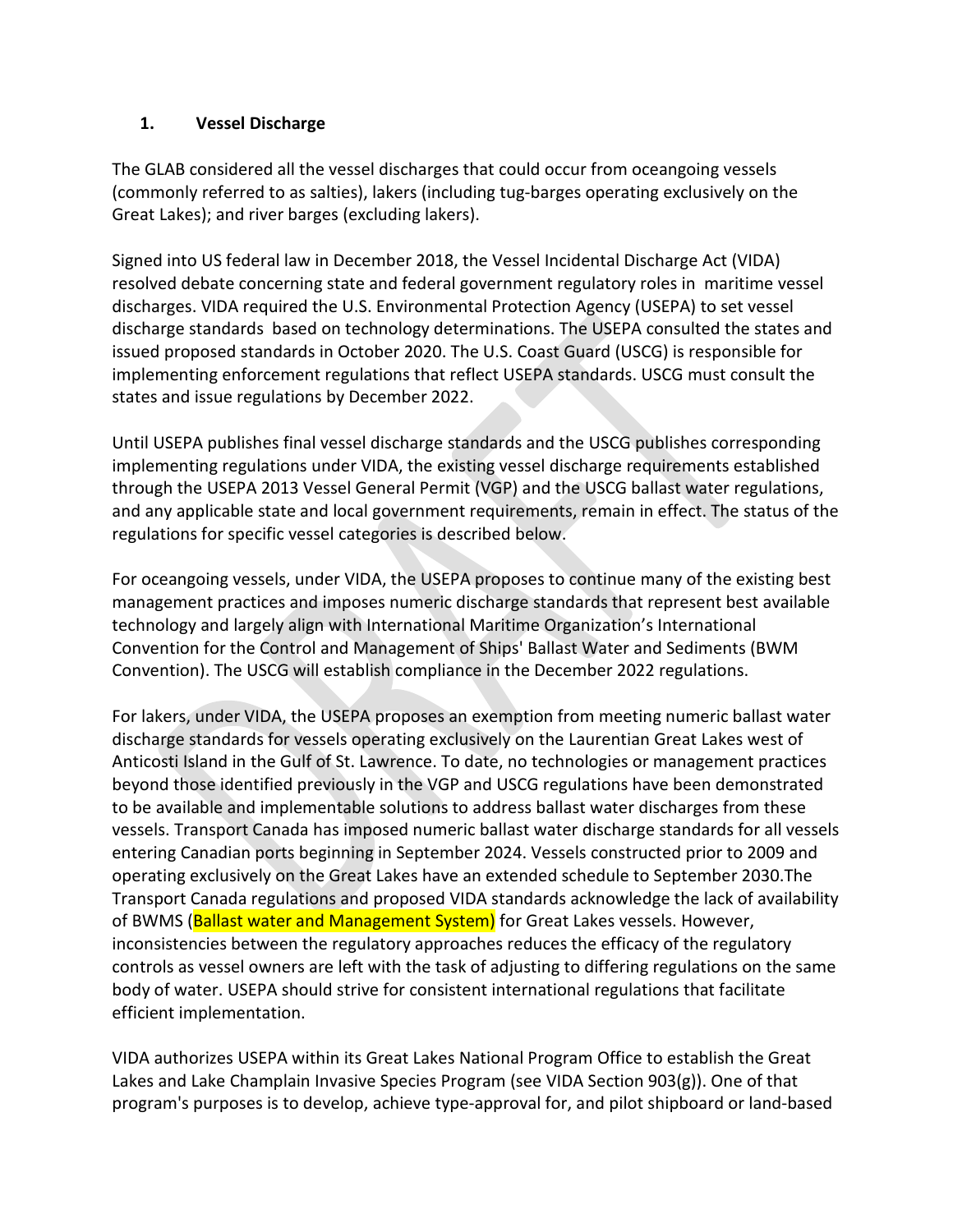ballast water management systems installed on, or available for use by, vessels operating solely within the Great Lakes to prevent the spread of AIS within the Great Lakes System. This program is to be developed in collaboration and consultation with several other federal agencies. As acknowledged by Congress in its inclusion of this provision in the VIDA, this program is expected to play a vital role to advance the development of a type-approved ballast water management system for Great Lakes vessels and inform future regulations. To date, USEPA has chosen to not request the VIDA-authorized funds, and to fund the Great Lakes and Lake Champlain Invasive Species Program through GLRI. While the GLRI process is well established, USEPA's decision leaves \$50M annually unused, and takes GLRI funds away from other worthy projects.

Currently, the priority focus for inland river barges has been the guidance documents.

Numerous initiatives are underway to study tools for implementation to minimize the risk of AIS transfer towards the Great Lakes. The federal and state agencies engaged in this research are working with representatives of the navigation/river barge industry to determine feasibility, navigational safety impacts, navigational security impacts and general operational impacts. Continued adequate funding for these research projects is needed.

## **Other key points:**

- Great Lakes States can propose new standards, if necessary, to be approved by unanimous consent; (the process to do this is enormous – let's leave this out for now)
- Ballast Water Exchange, a successful management practice, is required in Great Lakes; (Let's set aside for now)
- Citizen lawsuits preserved; (Let's set aside for now)
- Funding authorized for monitoring and technology development (\$50M/yr for 5 years beginning FFY2019)

# **Recommendations**

# **USEPA SHOULD:**

- Work with Canada to align ballast regulations that provide consistent regulatory controls across the Great Lakes.
- Include \$50M/yr in USEPA-Great Lakes National Program Office (GLNPO) budget request to fund the Great Lakes and Lake Champlain Invasive Species Program authorized by Section 903(g) of the Vessel Incidental and Discharge Act with priority to monitoring and technology development related to vessels.
- USEPA and USCG should develop a guidance document and training that provides a flow chart/timeline/fiscal impacts/international status/ summary for general public to explain what is and is not the law re: AIS.
- We should discuss under innovative strategies the use of the AIS-specific molluscicide, Zequanox®. Zequanox® is a registered biopesticide (EPA registration number 84059-15) derived from a strain of the naturally occurring soil bacterium,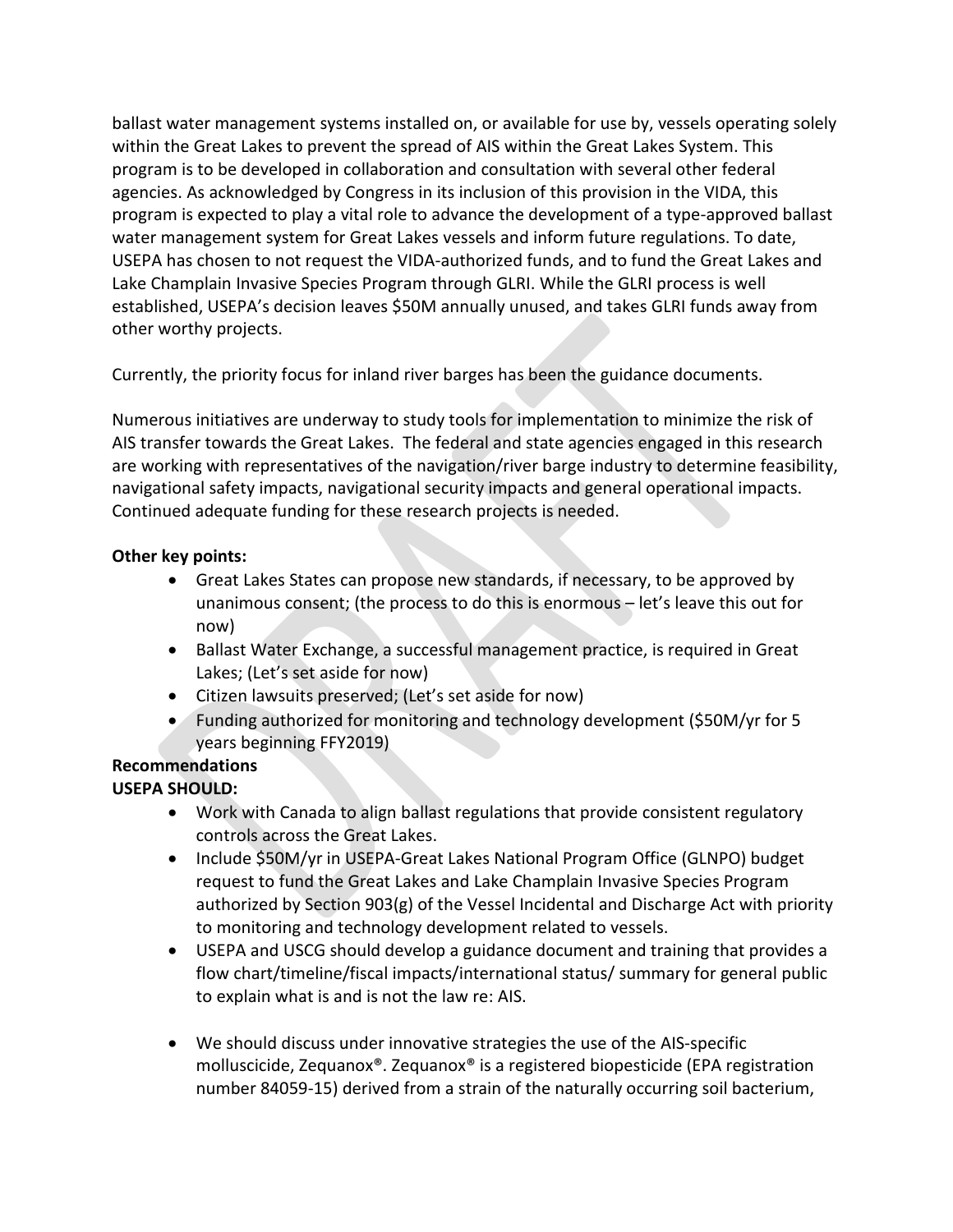*Pseudomonas fluorescens*. A recent study showed effectiveness on a localized basis (i.e., a rocky reef in Good Harbor Bay in Lake Michigan near the Sleeping Bear Dunes National Lakeshore: [https://invasivemusselcollaborative.net/wp](https://invasivemusselcollaborative.net/wp-content/uploads/2020/12/Final_Report_Good_Harbor_Zequanox.pdf)[content/uploads/2020/12/Final\\_Report\\_Good\\_Harbor\\_Zequanox.pdf\)](https://invasivemusselcollaborative.net/wp-content/uploads/2020/12/Final_Report_Good_Harbor_Zequanox.pdf). (

#### **2) Canal and Waterways**

The GLAB relied heavily on the Great Lakes and Mississippi River Interbasin Study (GLMRIS) of 2013. The U.S. Army Corps of Engineers (USACE), and partner agencies, identified 36 areas of concern of transfer of AIS between basins. The majority of the USACE study was the movement of invasive carp from the Mississippi River basin into the Great Lakes; however, other AIS were looked at for potential transfer. [Appendix N; Focus Area 2, GLMRIS]

The challenge will be for USEPA coordination with other federal agencies and states to ensure the sharing of lessons learned as it relates to AIS.

## **3) Recreational Activities** (Recreational Boating/Jet Skis)

The Great Lakes' states have their own regulations regarding recreational activities. The workgroup did not document each state's regulations; however, we did note several of the regulations that would impact the recreational community and attempt to prohibit the transfer of AIS.

#### **States' regulations:**

- Michigan's Natural Resources and Environmental Protection Act [\(Act 451 of 1994\) Part](http://www.legislature.mi.gov/(S(dol44qjsrrieya45sgjptg45))/documents/mcl/pdf/mcl-451-1994-III-2-1-WILDLIFE-CONSERVATION-413.pdf)  [413](http://www.legislature.mi.gov/(S(dol44qjsrrieya45sgjptg45))/documents/mcl/pdf/mcl-451-1994-III-2-1-WILDLIFE-CONSERVATION-413.pdf) has been amended with changes for boaters and anglers that are in effect as of March 21, 2019. The changes are intended to strengthen protection for Michigan waterways against the introduction and spread of aquatic invasive species<sup>1</sup>.
- Minnesota has several state laws intended to minimize the introduction and spread of invasive species of wild animal and aquatic plants in the state. Using a four-tiered system, invasive species are classified as prohibited, regulated, unregulated nonnative species, or are unclassified and remain as unlisted nonnative species.

This classification system establishes the level of regulation and allowable uses for each species. The Minnesota Department of Natural Resources (MN DNR) has regulatory authority over aquatic plants and animals, and terrestrial vertebrates<sup>2</sup>.

<span id="page-3-1"></span><span id="page-3-0"></span><sup>1</sup> [https://www.michigan.gov/invasives/0,5664,7-324-68071\\_91899---](https://www.michigan.gov/invasives/0,5664,7-324-68071_91899---,00.html?utm_campaign=news+digest+sept2019+week5&utm_medium=pr&utm_source=govdelivery) [,00.html?utm\\_campaign=news+digest+sept2019+week5&utm\\_medium=pr&utm\\_source=govd](https://www.michigan.gov/invasives/0,5664,7-324-68071_91899---,00.html?utm_campaign=news+digest+sept2019+week5&utm_medium=pr&utm_source=govdelivery) [elivery](https://www.michigan.gov/invasives/0,5664,7-324-68071_91899---,00.html?utm_campaign=news+digest+sept2019+week5&utm_medium=pr&utm_source=govdelivery)

<sup>22</sup> <https://www.dnr.state.mn.us/invasives/laws.html>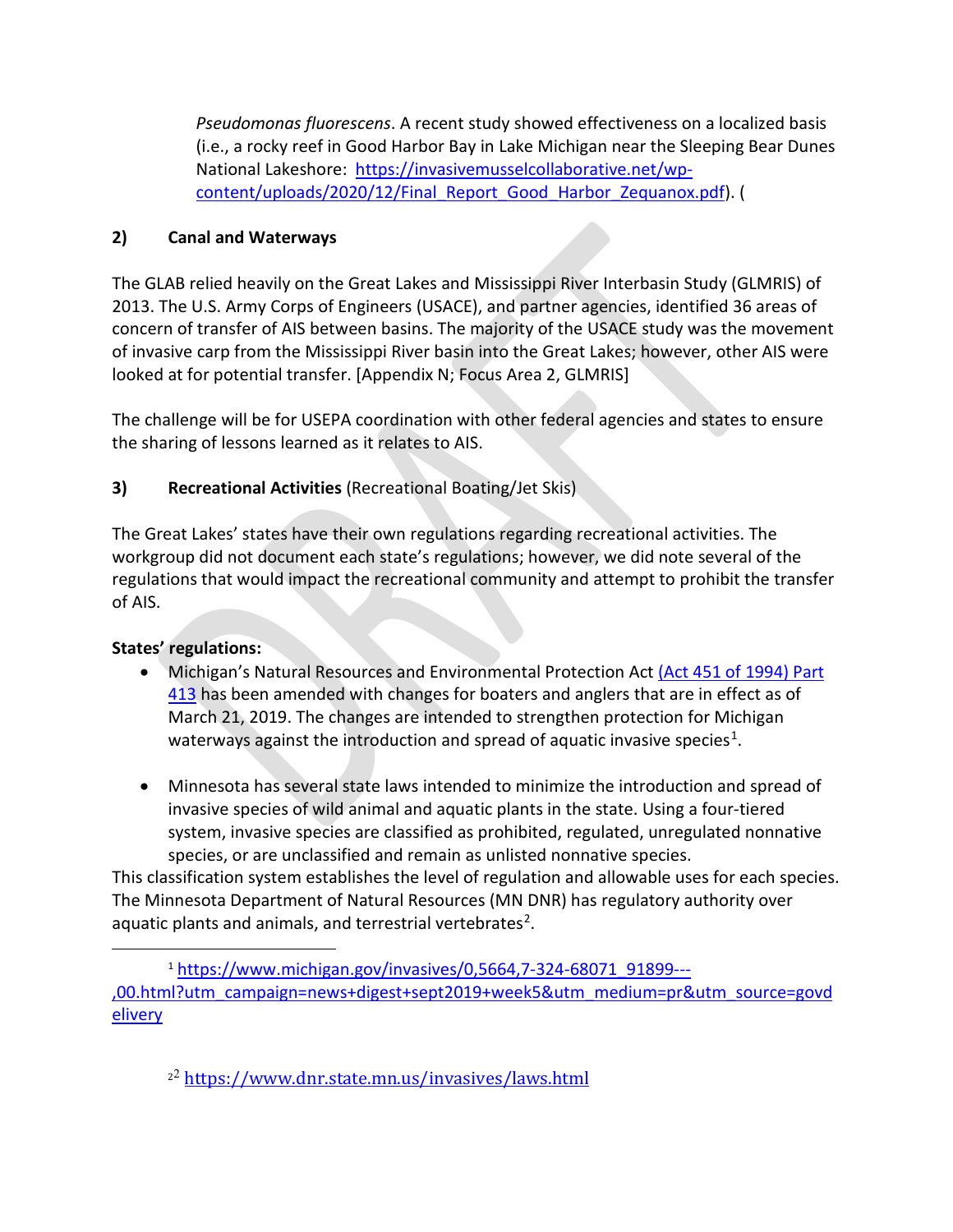- Illinois
- Indiana
- Wisconsin
- Ohio
- Pennsylvania
- New York

USFWS Guidance Document: Preventing the Spread of Aquatic Invasive Species by Recreational Boats [\(https://laws-lois.justice.gc.ca/eng/regulations/SOR-2015-121/FullText.html](https://laws-lois.justice.gc.ca/eng/regulations/SOR-2015-121/FullText.html) )

#### **4) Aquaculture (Combine these two)**

- A) Iowa Selling Live Asian (Grass) Carp
	- o Regulatory
	- o Development of federal regulations related to the sale of AIS species needs to be finalized.
	- o Recommendation:
- B) Net Pens
	- o The three Michigan Agencies dealing with Quality of Life conducted a thorough study evaluating the environmental, ecological, social, and economics aspects of commercial net pen aquaculture in Michigan's open waters of the Great Lakes<sup>[3](#page-4-0)</sup>. The report concluded that the Agencies "do not recommend pursuing of commercial net-pen aquaculture in the Great Lakes at this time" because of significant risks to fishery management and other forms of recreation and tourism; the absence of a funding source to monitor potential impacts from the industry; and lack of regulatory authority.

**5) Organisms in Trade**: zebra mussels & sponges – unsure as to how to define a category to cover "and all other objectionable things" to capture sponges etc.?

- a) Bait Trade
- b) Aquarium and Water Gardening Trade

<span id="page-4-0"></span><sup>3</sup> (summary report: [https://www.michigan.gov/documents/mdard/Synth-Paper-](https://www.michigan.gov/documents/mdard/Synth-Paper-_NetPENS-09Mar2016_516439_7.pdf) [\\_NetPENS-09Mar2016\\_516439\\_7.pdf\)](https://www.michigan.gov/documents/mdard/Synth-Paper-_NetPENS-09Mar2016_516439_7.pdf)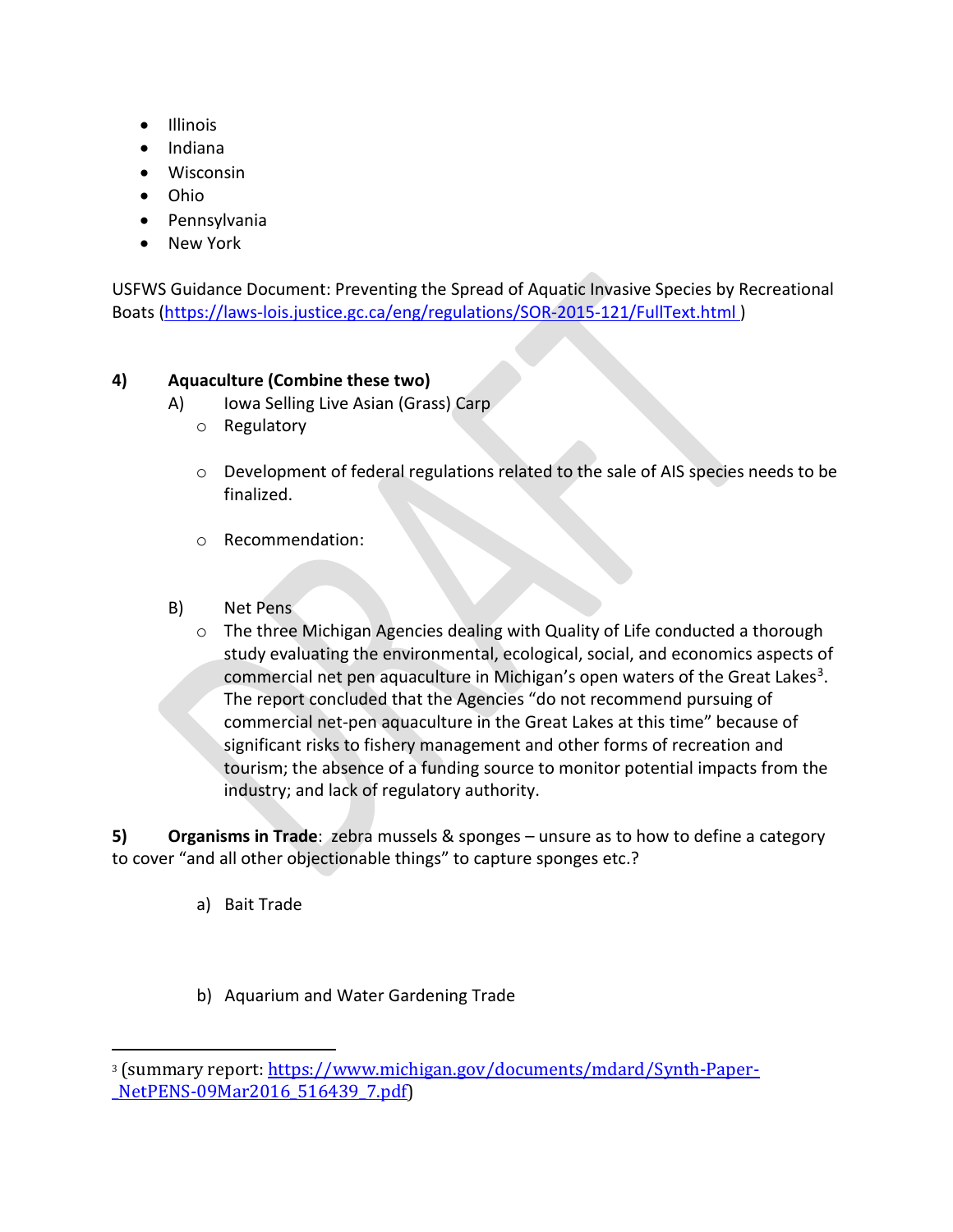## **6) Other Pathways (Cultural Practices; Religious Practices; Indigenous Practices; Naturally Occurring Movements)**

Several miscellaneous pathways were considered. Pet stores/pet trade (not professional, licensed establishments), releasing "pets" into the environment; and cultural/religious practices. These pathways are more "behaviors" and cannot be regulated in a traditional sense. This is an area where education and community outreach are going to get the best results. Given the federal priority on Environmental Justice, could the teams expand their role to include cultural/religious practices in their outreach? It is possible that no formalized outreach has occurred with the cultural/religious entities that may be engaged in AIS releases. If communication link is well established, it may be possible an understanding and behavior/practices can be altered.

Animal transfer of AIS is an area that has no way of being controlled. One example looked at was the transfer of an invasive fish species being picked up by a bird of prey for a food source and potentially "lost" while transferring basins.

## **III. Early Warning System (IJC and USEPA) (Under Recommendations – needs to be cleaned up a little in the move)**

The IJC is in the process of developing a scientifically based framework for detecting and identifying emerging stressors and threats using available data. The workgroup recommends that EPA should coordinate with the IJC regarding the findings from this study<sup>4</sup>. ....

- 1) Methods or strategies currently being deployed to prevent the establishment of future infestations given that prevention is a primary management focus.
	- a) Live trade is one success story we could highlight: Progress being made at state, provincial and federal levels. Focus is on complementary policies (prohibiting species list, least wanted lists) and sharing of risk assessment across jurisdictions so everyone singing off the same song sheet and avoid duplication of effort via a Risk Assessment Clearing house (being managed by GLANSIS).
	- b) Similar regional assessments exist for recreational boating (see white paper in Blue Accounting library) but resources at state levels are resulting in different rates of adoption of best practice. Just not a priority for poorly resourced states and seems to be a politically charged issue.
	- c) Prevention: Is still primary management focus.

<span id="page-5-0"></span><sup>&</sup>lt;sup>4</sup> [\(https://ijc.org/en/sab/towards-great-lakes-early-warning-system\)](https://ijc.org/en/sab/towards-great-lakes-early-warning-system)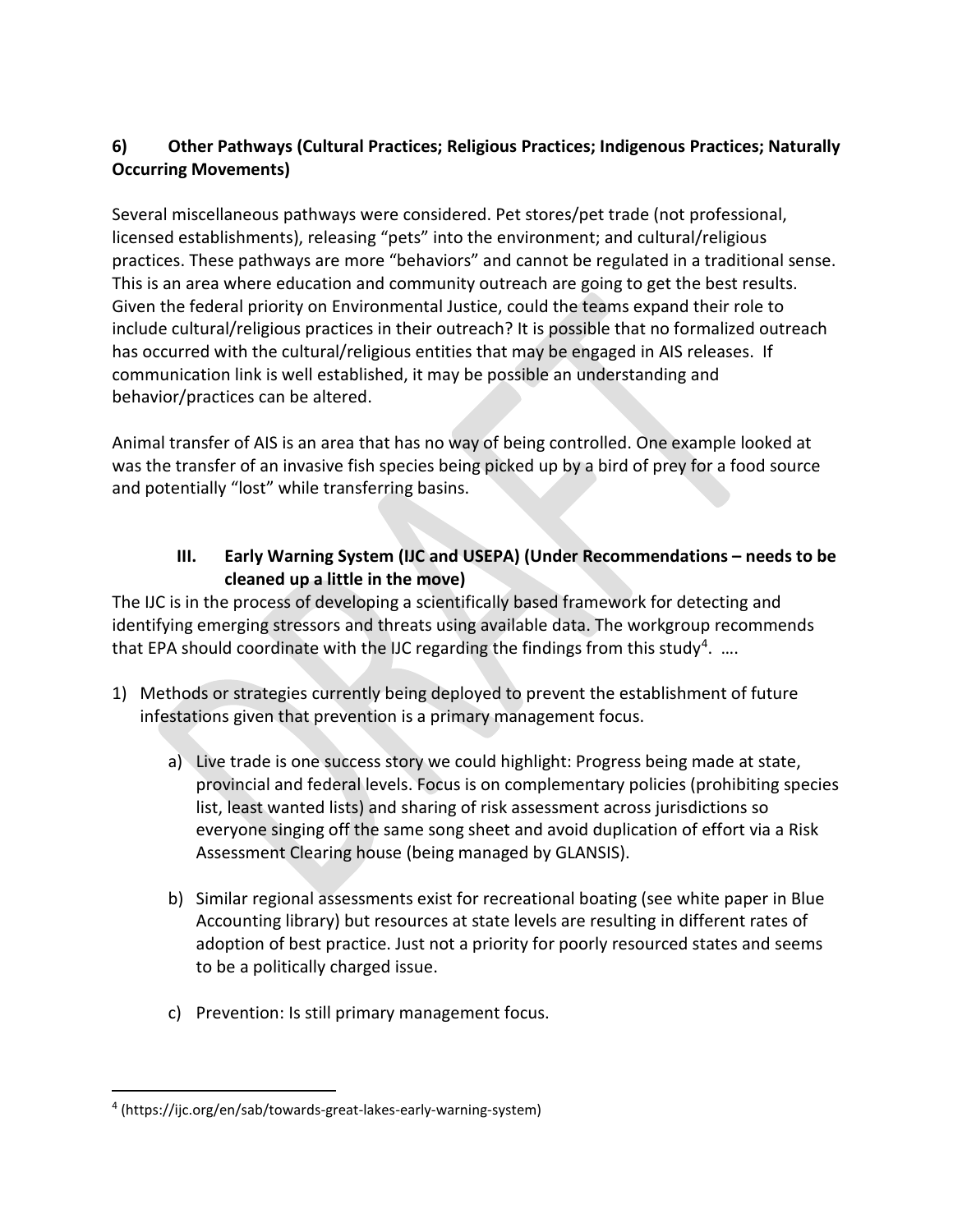d) Early detection and response (the end of prevention process). Lots of progress here, USFWS really leading the way with their monitoring efforts and states around development of regional priorities and communication<sup>[5](#page-6-0)</sup>. And the improvement in genomic based detection methods (including next gen) has made concept of early detection a far more realistic proposition.

## **2) Innovative actions that could reasonably be taken to accelerate the control of existing invasive species**

a) Monetary allocation of AIS – Division among the vectors/pathways

The research committee of the Great Lakes panel is beginning to grapple with, especially in terms of funding, how EPA and GLRI could be more strategic about what species and tools development is supported. Current funding is focused on a small number of high-profile species. A better balance is needed of how and what research is funded and whether the current funding model(s) is working to minimize AIS.

- b) At a species level there are some interesting developments:
- o Mussels open water treatment at Good Harbor reef was a useful proof of concept challenge is how to scale up for these critical habitats and need to answer whether suppression is sustained and results in improved spawning habitat <sup>[6](#page-6-1)</sup>
- o Phragmites the work Kurt Kowalski is leading from USGS on microbial control and gene silencing are looking promising<sup>[7](#page-6-2)</sup>
- $\circ$  Grass carp response program. Unlike the ACRCC silver and big head carp work this program has clear objectives based on science, including fisheries population models and by combining judas carp with targeting fishing my sense is they are making real progress sing and adaptive research by management approach<sup>[8](#page-6-3)</sup>.
	- c) Gene Drive Technologies:
- o The big innovation on the horizon is the advances in gene drive technologies and this is an area we as a region probably need to start to get our head around and determine if it is something we want to embrace (and under what circumstances). Methods seem to have the potential. And Bureau of Reclamation is already funding the development of a Dreissenid mussel gene drive and there is plenty of talk in sea lamprey community about

<span id="page-6-0"></span>[<sup>5</sup>https://www.reabic.net/journals/mbi/2021/Accepted/MBI\\_2021\\_Davidson\\_etal\\_correcte](https://www.reabic.net/journals/mbi/2021/Accepted/MBI_2021_Davidson_etal_correctedproof.pdf)

<span id="page-6-1"></span>[dproof.pdf](https://www.reabic.net/journals/mbi/2021/Accepted/MBI_2021_Davidson_etal_correctedproof.pdf)<br><sup>6</sup> https://invasivemusselcollaborative.net/research-and-projects/imc-pilot-project-draft/

<span id="page-6-2"></span><sup>&</sup>lt;sup>7</sup> https://www.greatlakesphragmites.net/research/control-options/

<span id="page-6-3"></span><sup>8</sup> <https://www.sciencedirect.com/science/article/pii/S0380133020300770>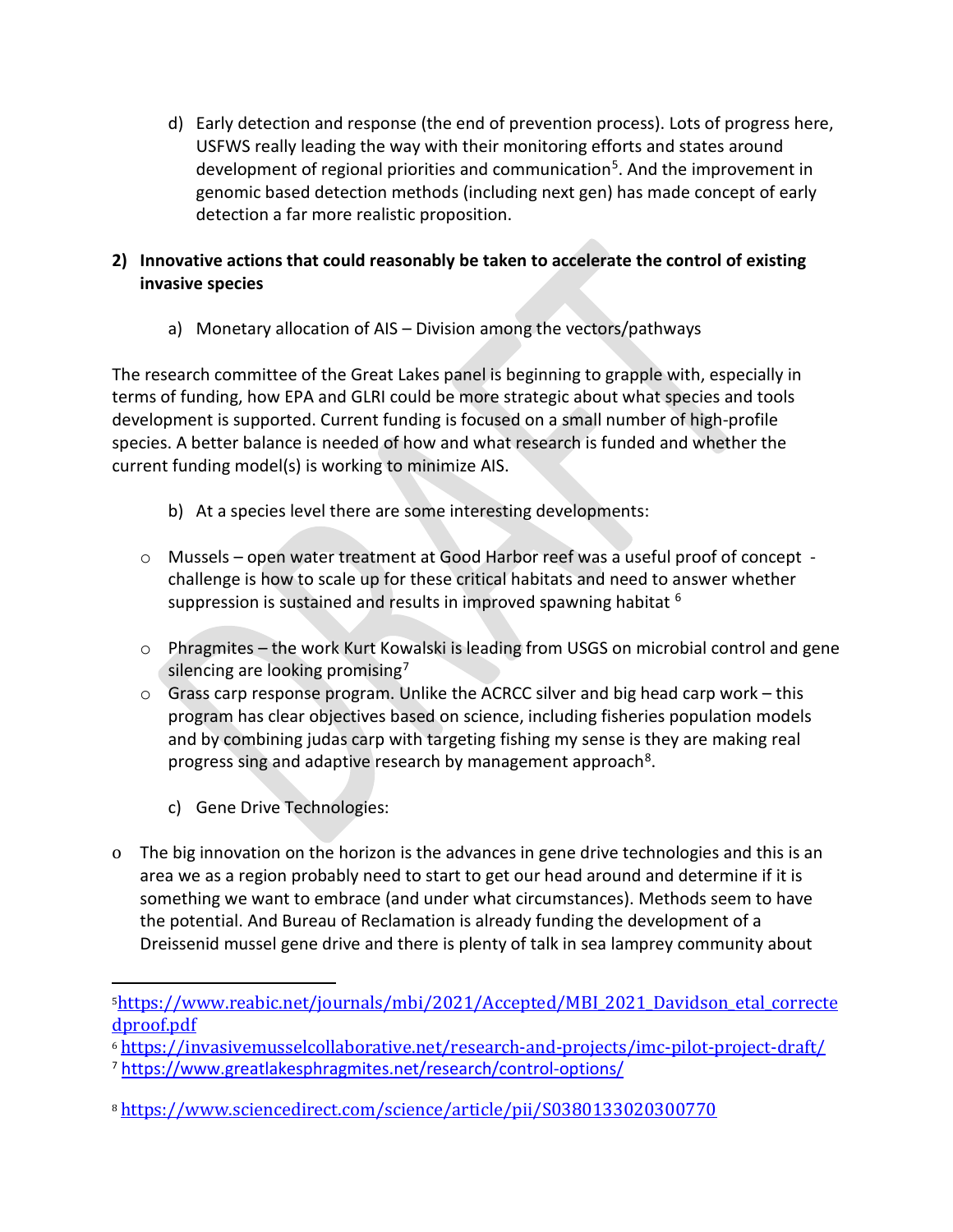this as well. Still very much in early phases but it has the potential (assuming stable and safe) to provide a species-specific method to suppress some of these key species. But from a stakeholder engagement perspective, the priority is to start the consultation and education process in combination effort to assess the risk etc.

## **I. Recommendations**

#### **Traditional Approaches**

**1. Prevention:** Preventing the introduction of AIS is the most cost-effective management strategy (see Vander Zanden et al. 2010). It is critical that prevention continues to be a primary management focus and that we optimize its implementation (see Supplement #1). Prevention is geared toward stopping future impacts and does not, in itself, restore ecosystems impacted with AIS, which requires different management options.

An excellent resource for additional information on AIS in the Great Lakes is available at: [https://www.blueaccounting.org/issue/aquatic-invasive-species.](https://www.blueaccounting.org/issue/aquatic-invasive-species)

- (a) Management of the live trade pathways is one example where progress is being made at the state, provincial and federal levels; the focus is on complementary policies (prohibiting species list, least wanted lists) and sharing of risk assessment across jurisdictions to avoid duplication of effort via a Risk Assessment Clearing house (managed by GLANSIS).
- (b) While similar regional assessments exist for recreational boating<sup>[9](#page-7-0)</sup>, resources at state levels are resulting in different rates of adoption of best practice.

**Recommendation #1:** We recommend better coordination, information exchange, and database sharing at the federal, state, and local levels. This is absolutely essential given that it takes only one weak link in the prevention network for AIS to invade and potentially spread.

- **2. Early detection and response (EDR):** EDR takes place at the end of prevention process. Trebitz et al. (2017) identified a set of science-related recommendations involving early detection monitoring. These include:
	- a. Better data to support risk assessments that guide choice of taxa and locations to monitor.
	- b. Improved understanding of spatiotemporal scales for sample collection.
	- c. Further development of DNA target markers, reference barcodes, genomic presented a set of workflows, and synergies between DNA-based and morphology-based taxonomy.
	- d. Tools and information management systems for better evaluating and communicating survey outcomes and uncertainty.

<span id="page-7-0"></span><sup>9</sup> [https://www.blueaccounting.org/link/assessment-watercraft-inspection-and](https://www.blueaccounting.org/link/assessment-watercraft-inspection-and-decontamination-legislative-provisions-management)[decontamination-legislative-provisions-management](https://www.blueaccounting.org/link/assessment-watercraft-inspection-and-decontamination-legislative-provisions-management)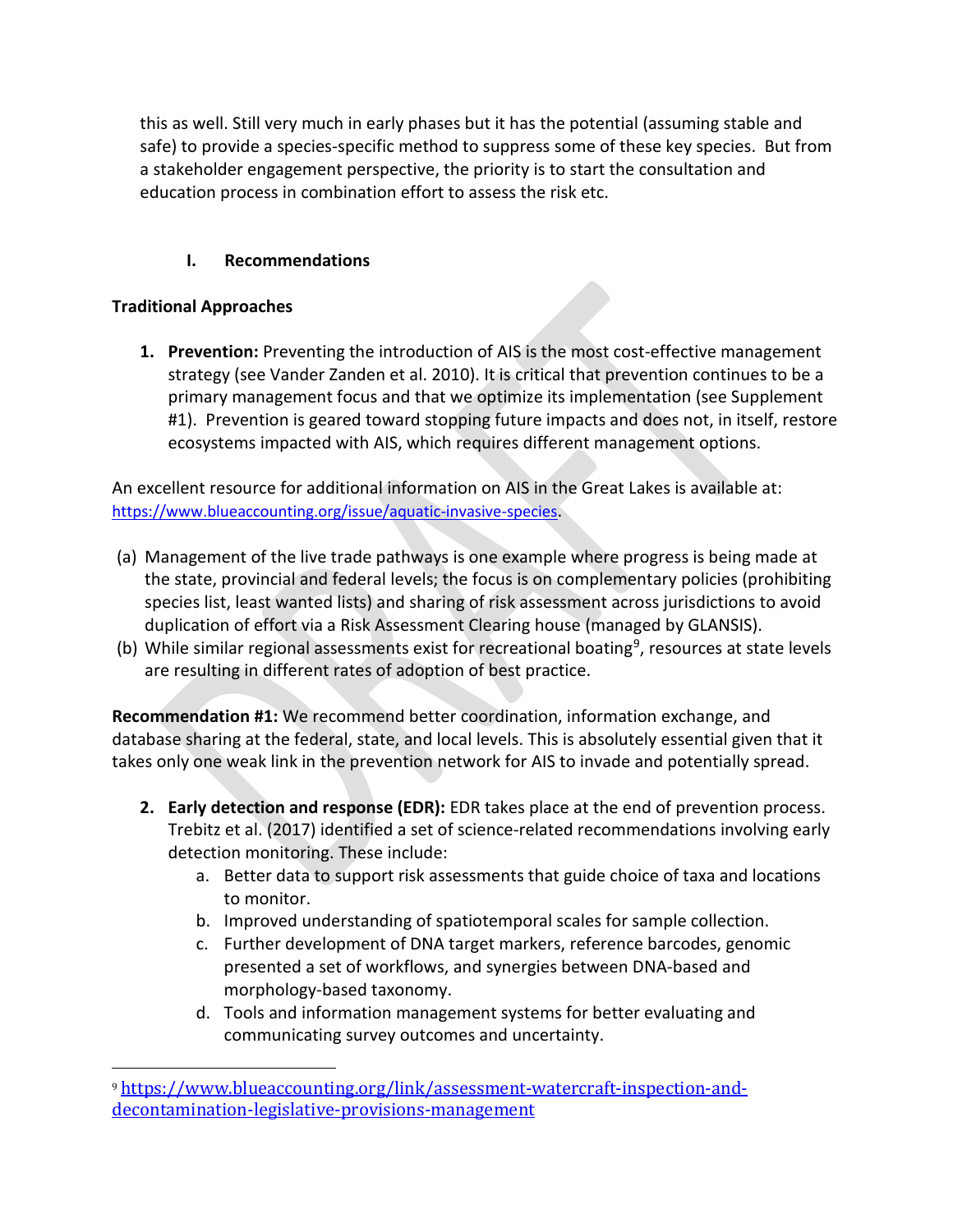The USFWS' monitoring programs provide a template for expansion of regional surveillance programs and the interstate surveillance working group has developed regional site and species priorities (Tucker et al. 2020, Davidson et al. 2021) and along with others, communication protocols. There remains limited coordination with ancillary fisheries and ecosystem monitoring that also has the potential to add to surveillance network. The improvement in genomic-based detection methods (including next generation sequencing) is making the concept of early detection a far more realistic proposition.

**Recommendation #2:** Two areas, in particular, where we recommend greater resource investment are: 1) coordinated information management on AIS (and ancillary monitoring efforts) among the relevant jurisdictions in the Great Lakes Basin; and 2) next generation sequencing and genomics environmental DNA analysis screening for AIS.

#### **B. Innovative Approaches**

**1. Early Warning Systems:** The IJC is developing a scientifically-based framework for detecting and identifying emerging stressors and threats using available data<sup>[10](#page-8-0)</sup>. This proactive approach, as opposed to the more commonly used reactive approach, would allow agencies charged with AIS prevention and eradication to mobilize resources in advance of an invasion, protecting the Great Lakes ecosystem and making more efficient use of limited human and monetary resources.

**Recommendation #3:** We recommend that federal, provincial, and state agencies coordinate with the IJC regarding the implementation of recommendations from this study.

**2. Monetary allocation toward AIS:** Much of the financial allocation in the AIS field is based on a small number of high-profile species, such as silver carp, Phragmites and sea lamprey. (Create a metric system to monitor progress and accountability – blue accounting website (TNC)). While the rationale for these allocations is obvious, it may not be the most effective approach to dealing with the problem of AIS, as it tends to be reactive instead of proactive. We believe focused funding on control or eradication of these problematic taxa should be continued, as several projects are showing some success at least as proofs of concept (e.g., control of Phragmites<sup>11</sup>). But there is a need for a more holistic and strategic approach that consider which suite of AIS need to be controlled to facilitate restoration of critical sites and habitats across the Great Lakes. An example of this approach would be the experimental control of dreissenids on native fish spawning reefs at Good Harbor reef:

[https://invasivemusselcollaborative.net/research-and-projects/imc-pilot-project-draft/.](https://invasivemusselcollaborative.net/research-and-projects/imc-pilot-project-draft/)

**Recommendation #4:** We recommend that financial allocations involving AIS have a two-fold strategy: 1) focus on the development of management tools for a broader suite of high impact,

<span id="page-8-0"></span><sup>10</sup> <https://ijc.org/en/sab/towards-great-lakes-early-warning-system>

<span id="page-8-1"></span><sup>11</sup> [https://www.greatlakesphragmites.net/research/control-options/](https://www.greatlakesphragmites.net/research/control-options/))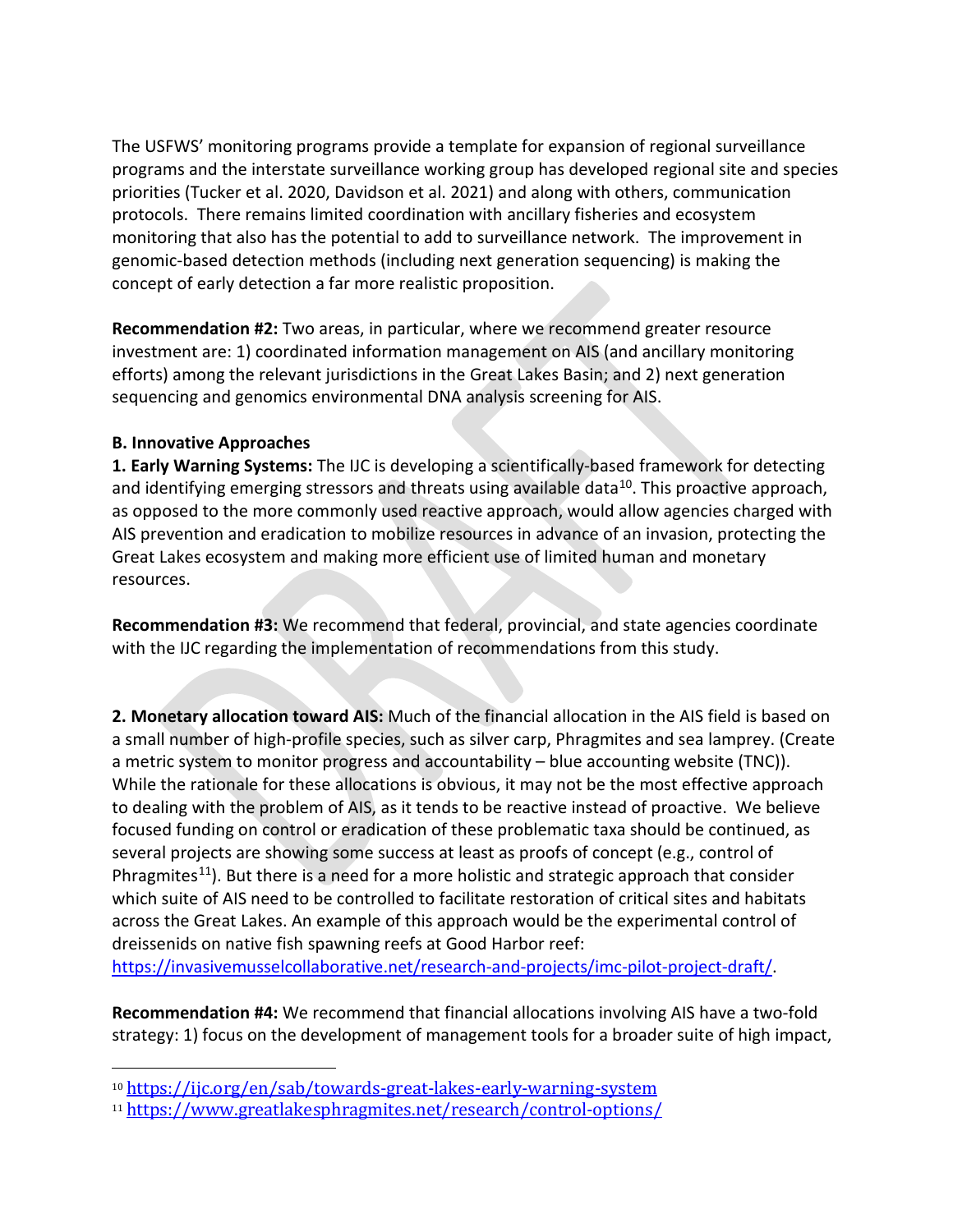established AIS that pose the greatest impediment to restoration of key sites and habitats across the Great Lakes, such as coastal wetlands and coastal spawning reefs; and 2) continue efforts at the vector and pathway levels, to maintain a coordinated prevention approach.

2. **Innovations:** One area that deserves increased attention is the advances in gene drive technologies. Briefly, gene drive is a process that increases the chance of inheriting a certain gene variant to something greater than the 50% inheritance that is present in their parents. If you have a gene variant that provides some type of advantage, gene drive technology can allow it to spread relatively quickly through a given population. The advantage of this technology is that you can manipulate certain populations to carry some particularly advantageous traits. Hence, it may be possible manipulate invasive populations to limit reproduction. The main disadvantage is the fear and uncertainty associated with manipulating genes; what happens if individuals with these drive genes spread to their native range and breed with native populations? How will this potentially impact the species as a whole, or other organisms that depend on those species? This might be particularly problematic for invasive species in the Great Lakes that are native to other parts of North America (e.g. alewife and sea lamprey). So, the unforeseen/unintended consequences of releasing these individuals into the wild is the main concern. In addition, many of the drive techniques are now using CRISPR-Cas9 to target gene regions. One of the known issues with CRISPR is that it can also affect non-target regions (i.e., parts of the genome that you don't want to modify). Given these uncertainties will be critical that research and development of gene drive tools are complemented by a regionally coordinated community education and engagement process to ensure stakeholder concerns are understood and community support for these tools isn't lost through promulgation of misinformation.

To be included here: Bubble barrier; acoustics, strobe lights, mussels for waste ponds, chlorine chamber, CO2

**Recommendation #5:** Initiate a coordinated research and stakeholder engagement program, involving aquatic and molecular ecologists, ethicists, social scientists, biotech specialists, and venture capitalists to explore the feasibility, desirability, and legality of gene drive technology as a control mechanism for AIS.

#### **4. Commodification of commercially viable AIS**

While many, if not most, AIS have limited or no commercial value, there are some species whose market value may make them attractive as commodities. For example, numerous companies are harvesting Asian Carp and bringing them to market in various ways: Colgan Carp Solutions is working with fishers in Maine to use Asian carp as lobster bait; Sorce Freshwater is identifying bait, fertilizer, and pet food markets for Asian Carp; and Wilder Harrier has introduced an Asian Carp-based dog food.

Various states have provided small grants and loans to incentivize business development around Asian Carp. However, vigilance is also required to ensure commercialization does not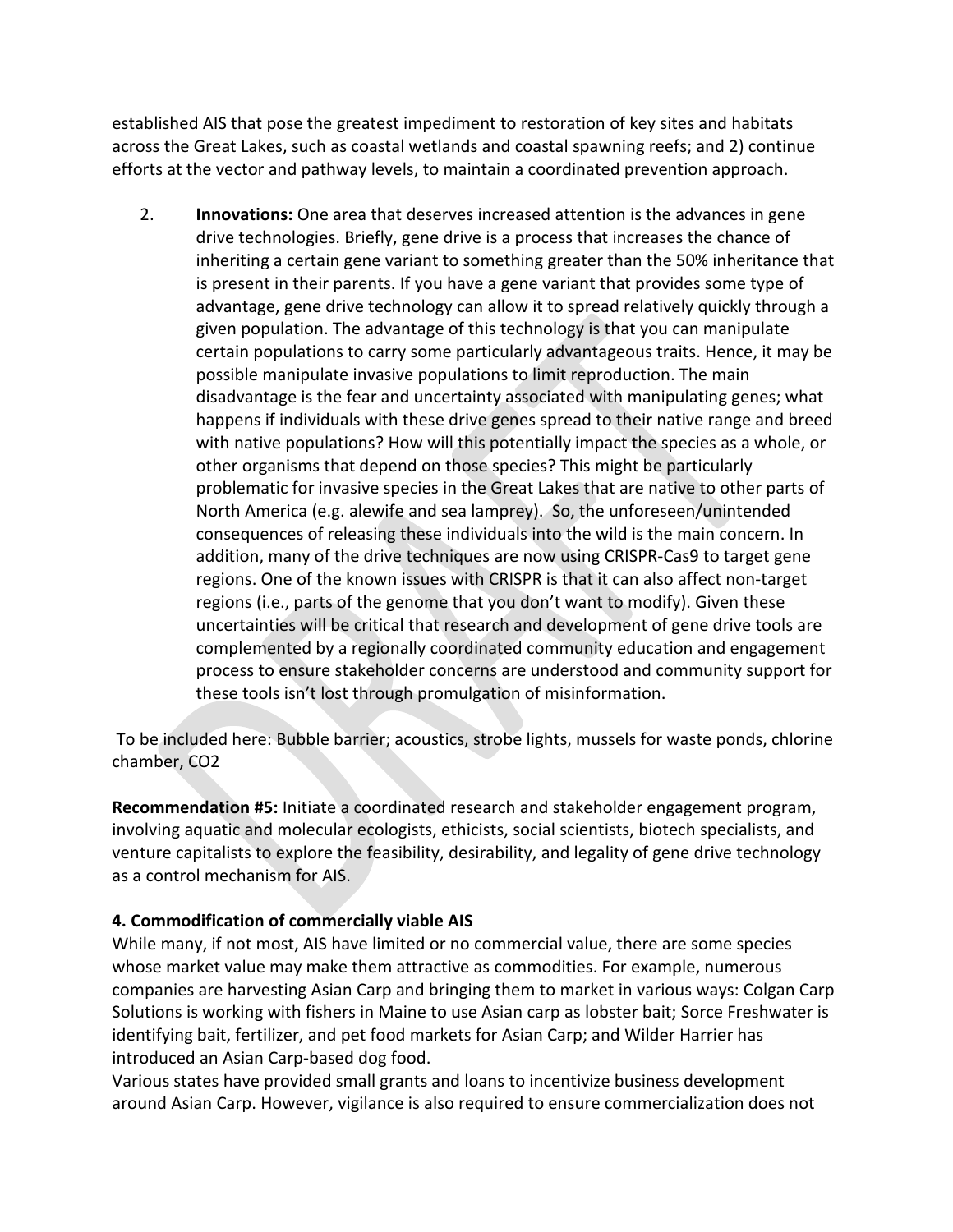unintentionally lead to the spread or maintenance of AIS populations (as has occurred with various non-native marine aquaculture and freshwater sport fish, as well as other terrestrial pests like rabbits in Australia and New Zealand).

**Recommendation #6:** We recommend that a regional grant program be developed, using both private and public funds that addresses all AIS and has funding of sufficient size to attract a large pool of applicants.

#### **5. AIS Prize?**

Companies and philanthropy could join to fund an annual competition for the most creative and effective AIS management idea. This could be funded by a private-public partnership and/or with support from family and community foundations. Such an AIS prize could catalyze and reward a range of AIS research and development, information management and exchange, and/or innovative business and community practices.

**Recommendation #7:** Start an annual or biennial AIS Prize, with a monetary award, which is open to both the private and public sectors, to help develop new and creative ideas to control or prevent AIS.

#### **C. Literature Cited:**

Davidson, A.D., Tucker, A.J., Chadderton, W.L., Jensen, E., Weibert, C. and R. Death. 2021. Assessing progress in regulation of aquatic nonindigenous species across the multijurisdictional waters of the Laurentian Great Lakes, with emphasis on the live trade pathways. Management of Biological Invasions 12 (in press).

Trebitz, A.S., J.C. Hoffman, J.A. Darling, E.M. Pilgrim, J.R. Kelly, E.A. Brown, W.L. Chadderton, et al. 2017. Early detection monitoring for aquatic non-indigenous species: Optimizing surveillance, incorporating advanced technologies, and identifying research needs. Journal of Environmental Management 202: 299-310.

Tucker A., Chadderton W.L., Annis G., Davidson A., Hoffman J., Bossenbroek J., Hensler S., Hoff M., Jensen E., Kashian D. 2020. A framework for aquatic invasive species surveillance site selection and prioritization in the us waters of the Laurentian Great Lakes. Management of Biological Invasions 11, Issue 3: 607–632.

Vander Zanden, M.J., Hansen, G.J., Higgins, S.N. and M.S. Kornis. 2010. A pound of prevention, plus a pound of cure: early detection and eradication of invasive species in the Laurentian Great Lakes. Journal of Great Lakes Research 36: 199-205.

Appendix A: Other resources